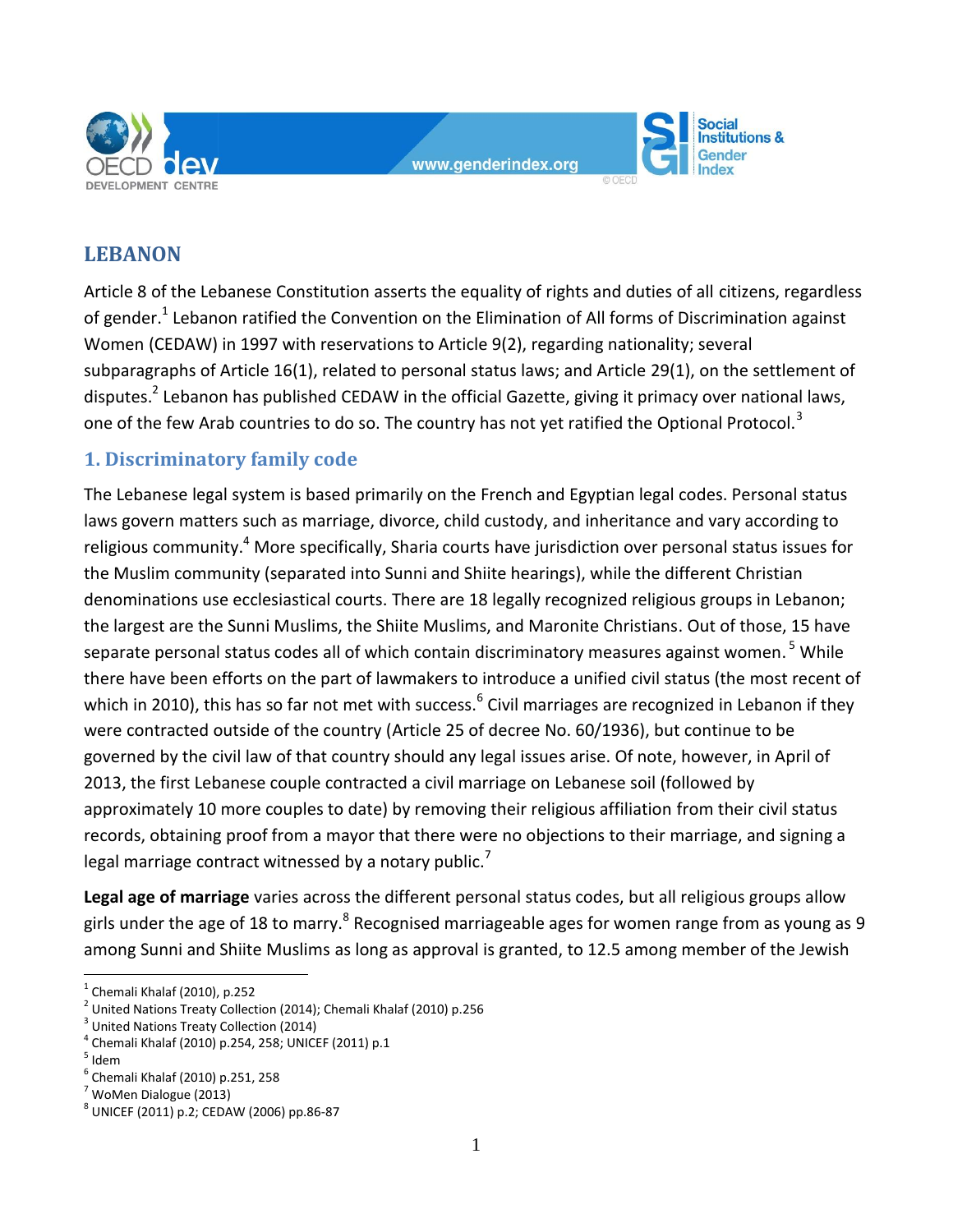denomination, and 14 years old among the Syrian Orthodox and Armenian Orthodox. For men, the marriageable age is 18 among most religious groups, although with approval marriages at younger ages are granted as well. $9$ 

In terms of **early marriage** it is, however, no longer customary that young girls marry, and the UN reports that in 2007, only 3.4% of women age 15-19 were married, divorced, or widowed.<sup>10</sup> In 2013. the United Nations reported an adolescent birth rate of 18 per 1,000 women age 15-19, using data from a 2004 Lebanese Survey.<sup>11</sup> Women and men are generally free to choose their own marriage partners, but the family usually expects to play a role.<sup>12</sup> According to a survey carried out by IFES / IWPR in 2009, virtually all respondents felt that young women and men should be free to decide who to marry, but with guidance from their parents.<sup>13</sup> Inter-religious marriages are also increasingly common in Lebanon, although officially, Muslim women do not have the right to marry non-Muslim men unless they convert, and other sects do not encourage their members to marry outside the faith.<sup>14</sup>

Although some personal status codes assign rights and duties equally to both spouses during married life (e.g. the Catholic and the Greek Orthodox personal codes), the Muslim personal codes designate the husband as the head of the family and assign **parental authority** to fathers.<sup>15</sup> In addition, upon birth, children are assigned to the religious sect of their father.<sup>16</sup> Among most religious groups, women are granted custody of the children upon **divorce**, although in Muslim communities, fathers retain legal authority and decision-making power, even if the mother has physical custody.<sup>17</sup> In some cases, custody is transferred back to the father when children reach a certain age: for Evangelical Christian sects and catholics, this is 12 for boys and girls, and for Sunni Muslims, 13 for boys and 15 for girls although courts often grant on-going physical custody to the mother beyond this, if they feel that this is in the child's best interests.<sup>18</sup> Most Christian denominations and Islamic Shia consider that divorced mothers who wish to remarry forfeit their custody rights.<sup>19</sup>

**Inheritance** laws differ between Muslims and non-Muslims. Islamic law provides for detailed and complex calculations of inheritance shares. Muslim women may inherit from their fathers, mothers, husbands or children and, under, certain conditions, from other family members.<sup>20</sup> But their share is generally smaller than a man's entitlement: daughters, for example, typically inherit half as much as sons.<sup>21</sup> In addition, Muslims cannot leave property to non-Muslims, meaning that non-Muslim women

<sup>&</sup>lt;sup>9</sup> UNICEF (2011) p.2; Chemali Khalaf (2010) p.259

<sup>&</sup>lt;sup>10</sup> United Nations, Population Division (2013); Living Conditions Survey (2007)

 $11$  United Nations World Fertility Data (2013); Lebanon (2004) Family Health Survey

<sup>12</sup> Chemali Khalaf (2010) p.260

<sup>13</sup> IFES/IWPR (n.d. -d) p.10

<sup>14</sup> Chemali Khalaf (2010) p.260; CEDAW (2006) p.88

<sup>15</sup> Chemali Khalaf (2010) p.259; Kte'pi (2013) p.694; UNICEF (2011) p.2

<sup>16</sup> Chemali Khalaf (2010) p.259

<sup>17</sup> Kte'pi (2013) p.694; Chemali Khalaf (2010) p.261

<sup>18</sup> Chemali Khalaf (2010) p.261

<sup>19</sup> Kte'pi (2013) p.694; Chemali Khalaf (2010) p.262

<sup>20</sup> UNICEF (2011) p.2

 $21$  Idem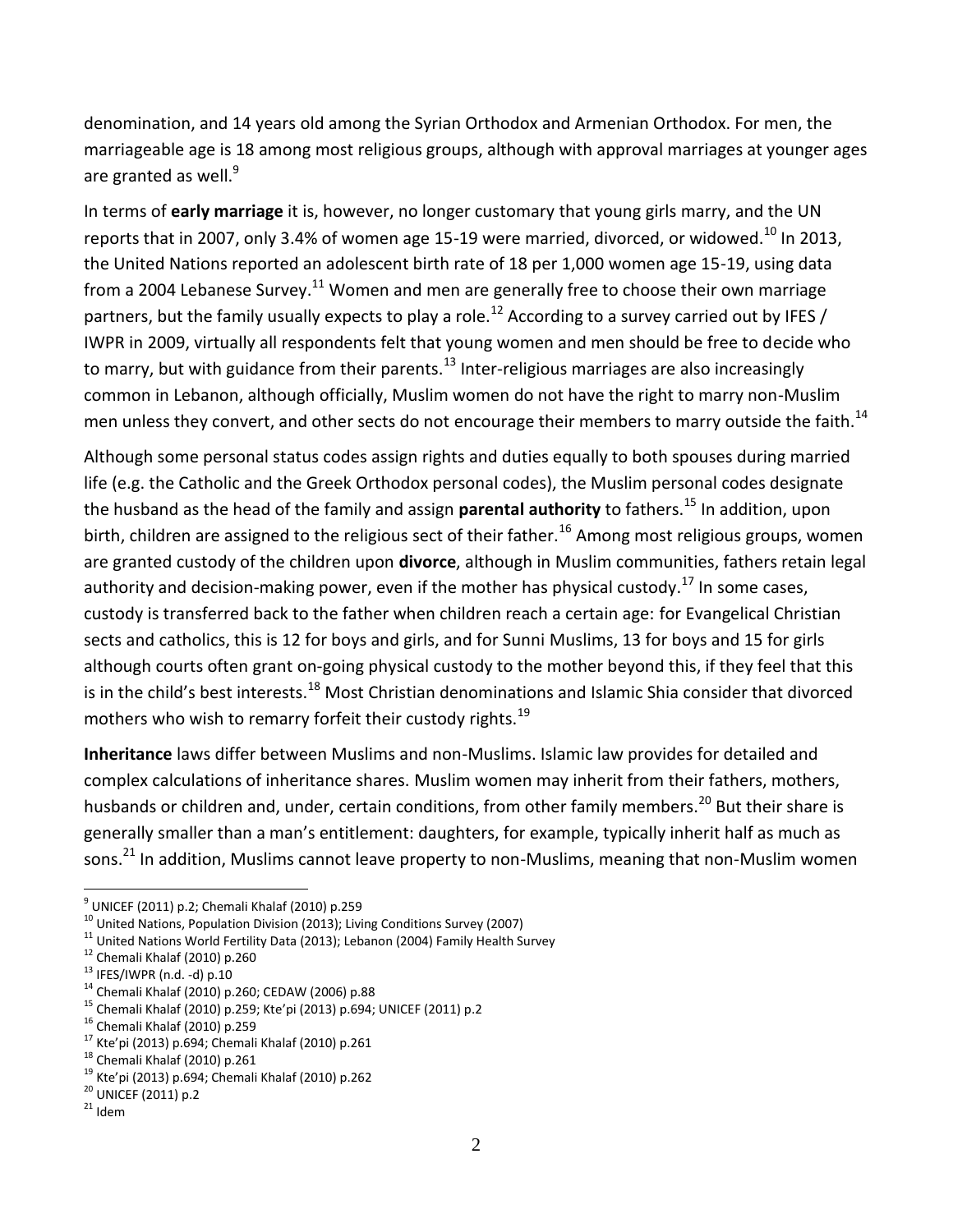married to Muslim men cannot inherit from their husbands if they die first unless they convert.<sup>22</sup> While women are legally entitled to inherit land, many women cede this land to their male relatives, in order to ensure that land is retained in the male line.<sup>23</sup> It should be noted that the *Shia* approach to inheritance is more egalitarian as regards female heirs, which leads some Sunni fathers to convert to Shiism when they near death so that their daughters do not have to share their inheritance with their uncles if the parents have no sons. The Civil Law of Inheritance (1959) for non-Muslims establishes that men and women shall be treated equally and receive the same shares of inheritance.<sup>24</sup> In reality, some families take measures to ensure that male heirs receive more than female heirs.<sup>25</sup> Like Muslim law, Catholic personal status law prohibits individuals from bequeathing possessions or property to family members of different faiths.<sup>26</sup>

#### *More*

**Polygamy** is permissible only among Sunni and Shiite Muslims, following provisions in Sharia law.<sup>27</sup> Muslim men from these sects are allowed to take up to four wives, provided they can support all wives financially and treat them all fairly and equally.<sup>28</sup>

Under the Muslim personal status codes, it is much easier for men than women to obtain a **divorce**, although all divorces must be registered with the court in order to be legally recognised.<sup>29</sup> Men have the right to repudiate (divorce unilaterally) their wives, whereas women can only apply for a divorce under a certain set of conditions (e.g. the husband's desertion, or illness) and if bride price was paid upon marriage, it must be refunded.<sup>30</sup> Catholic sects prohibit divorce, but marriages can be annulled for a wide range of reasons, including domestic violence. $31$ 

A 2011 collaborative project on the Status of Women in the Middle East and North Africa (SWMENA) shows that most women surveyed (89%) felt completely free in deciding how their earnings are used.<sup>32</sup> When it comes to **decision-making** over daily household needs, the project reports that younger couples are more likely to share decisions, although generally, as age increases, women take on a more independent role in this realm. More specifically, 61% of married women age 55 and older have the final say over daily household purchases, compared to 51% of married women age 35-54 and 38% of women age 18-34.<sup>33</sup> The frequency of married women making sole decisions concerning large

- <sup>25</sup> Chemali Khalaf (2010) p.265; CEDAW (2006 pp.96-97
- <sup>26</sup> IPSnews (2012)
- <sup>27</sup> Kte'pi (2013) p.693; CEDAW (2006) p.95
- <sup>28</sup> Idem; Idem

<sup>30</sup> Idem; Idem; IDem

 $\overline{a}$ <sup>22</sup> Chemali Khalaf (2010) p.265

 $23$  Idem

<sup>&</sup>lt;sup>24</sup> UNICEF (2011) p.2

<sup>29</sup> Kte'pi (2013) p.693; UNICEF (2011) p.2; Chemali Khalaf (2010) p.260

 $31$  Chemali Khalaf (2010) p.260; UNICEF (2011) p.2; CEDAW (2006) p.95

<sup>&</sup>lt;sup>32</sup> SWMENA Project, Lebanon: Control of Financial Assets Topic Brief (2011) p.3

 $33$  Idem, p.4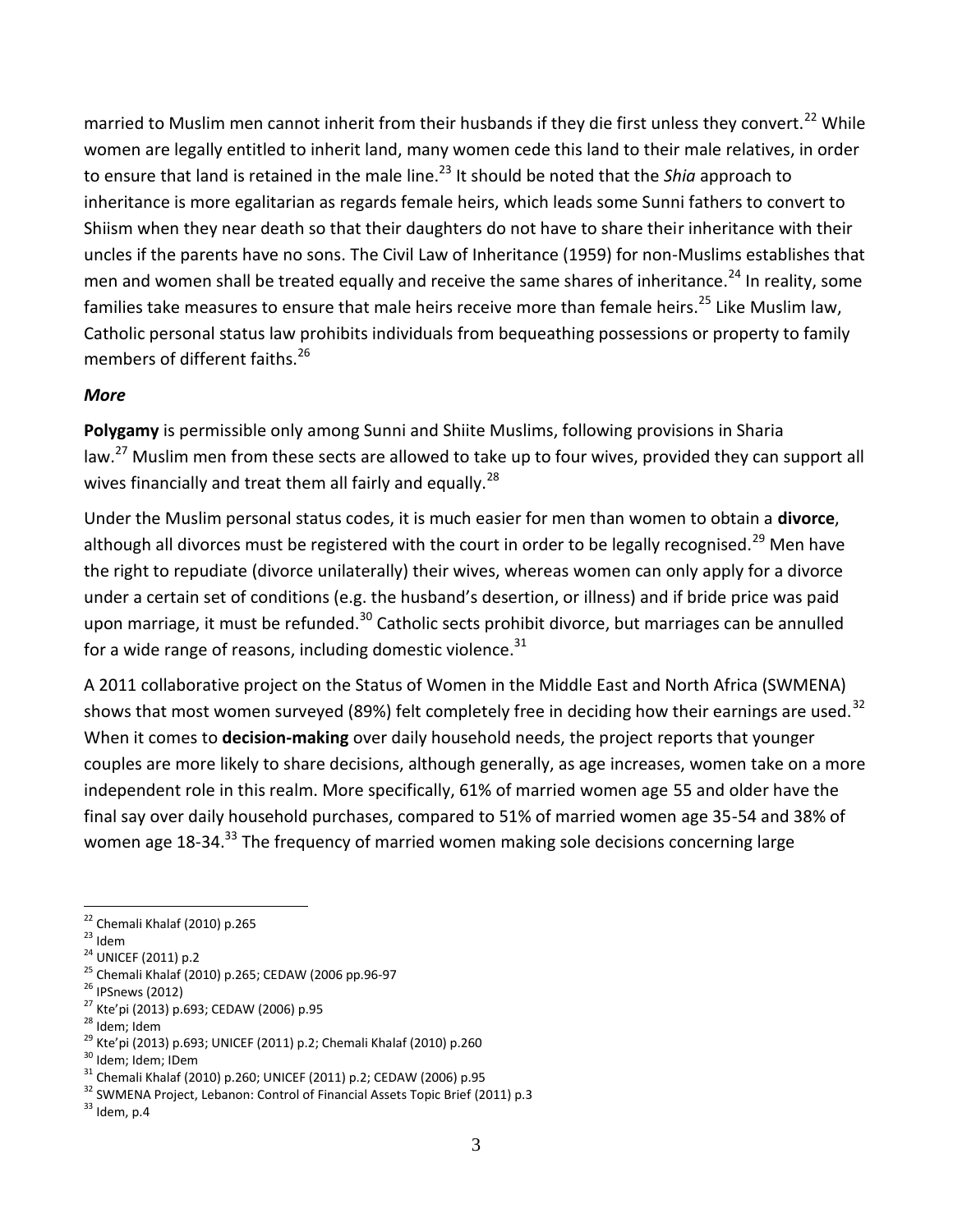household purchases similarly increases with age, with 33% of married women 55 or older making such decisions compared to 10% of married women age 18-34 and 20% of women age 35-54.<sup>34</sup>

## **2. Restricted physical integrity**

Lebanon's Parliament passed the Law on Protection of Women and Family Members from Domestic Violence on April 1, 2014, which defines sexual harassment as 'an act, act of omission, or threat of an act committed by any family member against one or more family members (...) related to one of the crimes stipulated in this law, and that results in killing, harming, or physical, psychological, sexual, or economic harm'.<sup>35</sup> Before that, there was no legislation in place protecting women from **domestic violence**. In July 2013, shortly after a highly publicised incident in which a 33-year old woman was beaten to death by her husband, a Lebanese parliamentary panel approved a first draft law protecting women from domestic violence.<sup>36</sup> The law criminalises domestic abuse and calls for the establishment of a special police force tasked with responding to family violence. Most controversially, the law recognises marital rape, although it does not classify the latter as a crime, but as an offence.<sup>37</sup> As of this writing the law has yet to be adopted. While awareness of violence against women, including domestic violence, has increased in recent years, thanks largely to efforts by local and regional NGOs, data on prevalence is not available. Under reporting remains high, as many women are afraid to speak out about violence they experience at home, for fear of being blamed for the abuse, or of bringing shame on the family.<sup>38</sup> In addition, social and family pressure, as well as lack of financial independence, compels many women to remain in abusive relationships, and they are sometimes instructed to return to abusive husbands by religious courts.<sup>39</sup> Police are also reluctant to intervene in what is considered a taboo issue, unless a woman has formally pressed charges.<sup>40</sup> Some limited support is however provided by NGOs, including hotlines and refuges, working in cooperation with the Ministry of Justice. $^{41}$  in 2009, survey data showed that 10% of women aged 15–49 believed that a husband/partner is justified in hitting or beating his wife/partner for at least one of the following reasons: if she burns the food, argues with him, goes out without telling him, neglects the children or refuses sexual relations.<sup>42</sup> A further 93% of women felt that domestic violence is completely rejected in their communities.<sup>43</sup>

**Rape** is a criminal offence in Lebanon, with a minimum sentence of five years, but a rapist can be released from prison and his conviction nullified if the perpetrator marries his victim (Art. 522, Penal

- $36$  Daily Star (2013)
- $37$  Idem; Alarabiya News (2013)
- 38 Chemali Khalaf (2010) p.263
- <sup>39</sup> Idem, p.262; US Department of State (2012)
- <sup>40</sup> Idem; Idem

 $34$  Idem, p.5

<sup>&</sup>lt;sup>35</sup> Human Rights Watch (2014)

<sup>41</sup> Chemali Khalaf (2010) p.263

<sup>42</sup> OECD (2014), Gender, Institutions and Development Database, http://stats.oecd.org

 $43$  Idem, p.6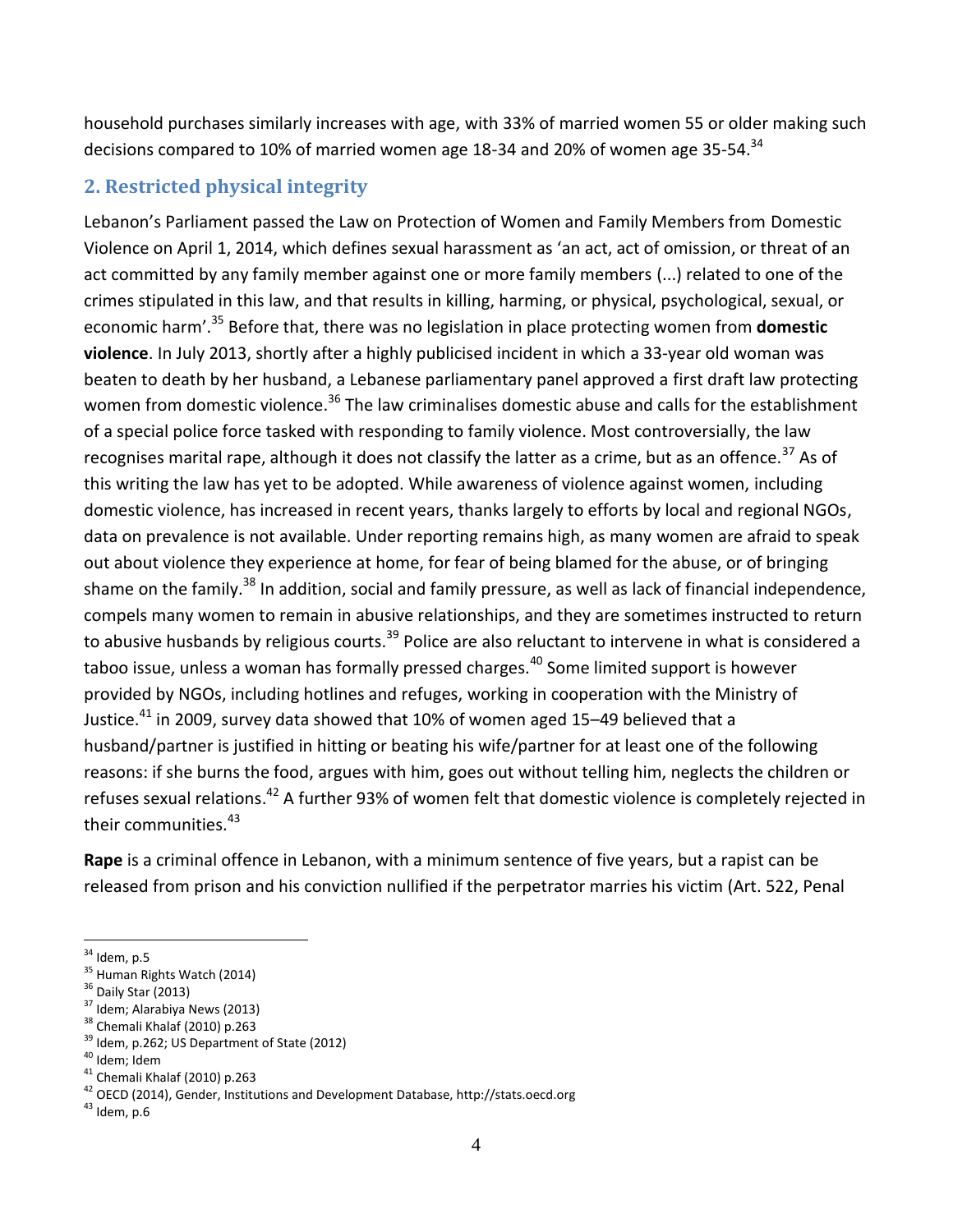Code).<sup>44</sup> It is not clear whether the victim's consent is necessary in such circumstances. The current law does not recognise spousal rape.<sup>45</sup> Data on conviction rates and prevalence are not available.

There is no law dealing specifically with **sexual harassment**, nor is sexual harassment addressed in other legislation.<sup>46</sup> According to the UN Population Fund, while the labour law does not specifically prohibit sexual harassment in the workplace, male and female employees do have the right to resign without prior notice in the event that an indecent offense is committed toward the former or a family member by the employer or his/her representative.<sup>47</sup> Although sexual harassment is reportedly widespread, data on prevalence is not available. However, a recent collaborative project on the Status of Women in the Middle East and North Africa (SWMENA) indicates that 35% of women report men making unwanted or harassing noises or gestures towards them most or every time they venture into public spaces<sup>48</sup> and 22% of women have been touched or pinched against their will in public spaces.<sup>49</sup>

## Female genital mutilation (FGM) is not commonly practised in Lebanon.<sup>50</sup>

Women are free to make independent decisions about their **reproductive health**, and to access contraception without consulting their husbands, although lack of access to affordable health insurance compromises the capacity of some women to access all forms of healthcare.<sup>51</sup> Reproductive healthcare services are provided through primary healthcare clinics.<sup>52</sup> According to UNFPA, 34% of sexually active women age 15-49 reported using a modern form of contraception while 12% of married women age 15-49 have an unmet need for family planning.<sup>53</sup>

Abortion is only legal in cases where the pregnant woman's life is in danger.<sup>54</sup>

#### *More*

So-called "**honour crimes**" – or acts of violence or homicide against a woman to avenge a family's honour in the event the woman commits adultery or engages in pre-marital sexual relations - do take place in Lebanon, although they are rarely prosecuted and are often reported as suicides, meaning it is very difficult to ascertain how many women die this way each year.<sup>55</sup> Previously, under the Penal Code, perpetrators could receive a reduced sentence if they demonstrated that they had committed the crime after having discovered that the victim was engaged in socially unacceptable sexual relations. However, the Lebanese parliament voted in 2011 to strike Article 562 from the Penal Code,

<sup>54</sup> UNDP (2010)

 $\overline{a}$ <sup>44</sup> Chemali Khalaf (2010) p.254; UNICEF (2011) p.2

<sup>45</sup> Idem; Idem

<sup>46</sup> Chemali Khalaf (2010) pp.263, 267

<sup>47</sup> US Department of State (2012)

<sup>&</sup>lt;sup>48</sup> SWMENA Project, Lebanon: Women's Freedom of Movement &Freedom from Harassment and Violence Topic Brief (2011) p.3  $49$  Idem, p.4

<sup>50</sup> Chemali Khalaf (2010) p.274

<sup>51</sup> Idem, p.273

 $52$  Idem

<sup>&</sup>lt;sup>53</sup> United Nations Population Division (2012); Lebanon (2004) Family Health Survey; OECD (2014), Gender, Institutions and Development Database, http://stats.oecd.org

<sup>55</sup> Chemali Khalaf (2010) p.262; SWMENA Project, Lebanon: Women's Freedom of Movement &Freedom from Harassment and Violence Topic Brief (2011) p.8; UNICEF (2011) p.2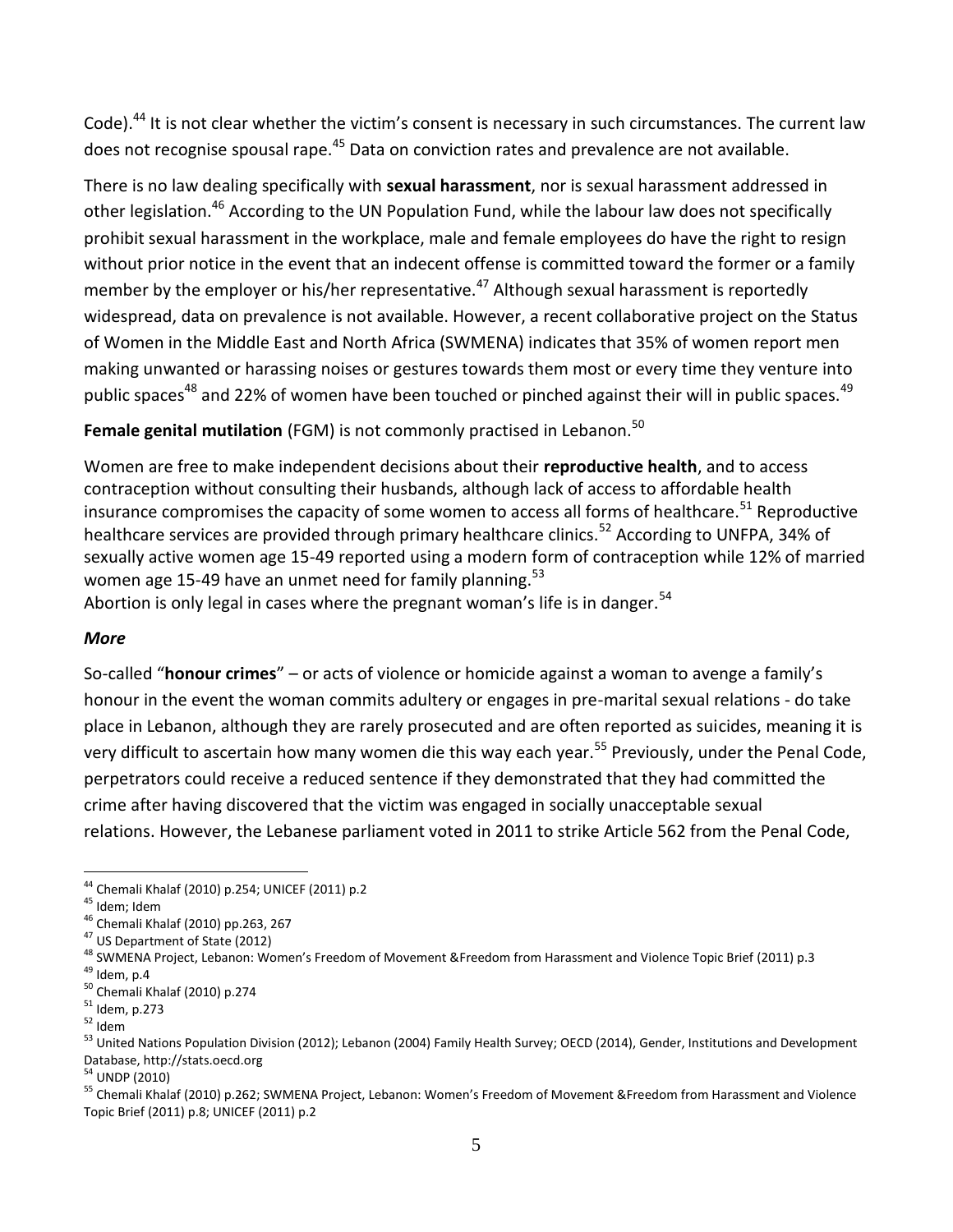which had allowed mitigated punishment for honour crimes.<sup>56</sup> There are also different provisions for women and men in the penal code relating to adultery (which is a criminal offence): for men, the act is only considered adulterous if it has taken place in the marital home or if the adulterous relationship is made public, while a woman can be convicted of adultery wherever the relationship has taken place.<sup>57</sup> In addition, minimum sentencing options for women are higher than those for men in cases of adultery.<sup>58</sup>

### **3. Son bias**

The male/female **sex ratio** at birth is 1.05 and for the working age population of 15-64 is 0.95. 59

There is no evidence to suggest it is a country of concern in relation to **missing women**.

### *More*

According to the United Nations Population Fund, infant mortality rates are higher for boys than for girls. $^{60}$  Gender-disaggregated data regarding immunisation rates is not available, but overall immunisation rates are high, according to UNICEF (between 95% and 99%, depending on the vaccine).<sup>61</sup>

Net primary school enrolment rates are roughly equal for girls and boys (89 and 91% respectively) while at secondary level, more girls than boys are enrolled (79 and 71%).<sup>62</sup>According to a 2009 survey carried out in the SWMENA Project, 22% of women questioned cited family obligations or expectations as obstacles to educational aspiration and attainment, as opposed to 14% of men.<sup>63</sup>

The figures above would indicate that Lebanon is not a country of concern in regard to son preference in early childhood care or access to education.

## **4. Restricted resources and assets**

According to the Lebanese Constitution (Art. 7), women (married and unmarried) have the same rights as men to conclude contracts and own and administer property, including **land** and **non-land assets**. <sup>64</sup> Within marriage, regardless of religious affiliation, each spouse has the right to own and administer property separately and independently (the default marital property regime is separation of property). 65

- <sup>61</sup> UNICEF (2007) p.111
- <sup>62</sup> UNICEF (2011) p.4

<sup>56</sup> US Department of State (2012)

<sup>57</sup> Chemali Khalaf (2010) p.253; Human Rights Watch (2011)

<sup>58</sup> Idem; Idem

<sup>59</sup> CIA (2013)

<sup>60</sup> UNFPA (2010) p.102

<sup>63</sup> SWMENA Project, Lebanon: Social Attitudes Toward Women Topic Brief (2011) p.2

<sup>64</sup> World Bank (2013); Chemali Khalaf (2010) p.264

<sup>&</sup>lt;sup>65</sup> Idem; Idem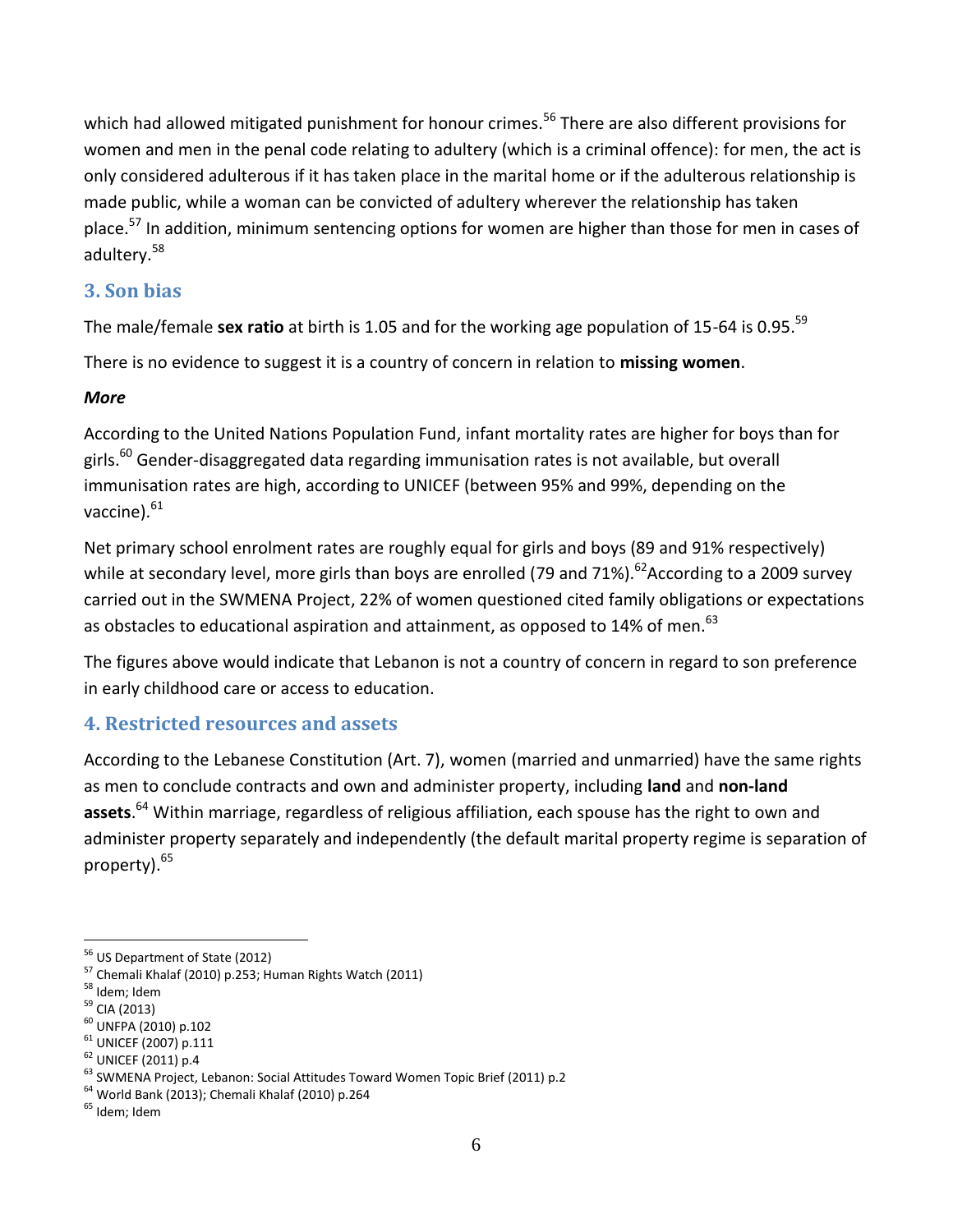In practice, husbands and male family members often heavily influence women with regard to the administration of property, as well as income and other financial assets.<sup>66</sup> More specifically, discriminatory inheritance practices in some cases work against women in terms of of ownership (e.g. Muslim women typically inherit half that of sons and many cede land to their male relatives so as to keep property in the male line).<sup>67</sup> Limitations also arise from the fact that many women remain unaware of their economic and legal rights. This is particularly true in rural areas. Control over financial assets seems to be closely linked to education and employment status: according to a survey carried out by the SWMENA Project, 28% of women who worked owned land or an apartment or house, compared to 19% of women who didn't work, and as did 39% of women with a university education, compared to 26% who had secondary education.<sup>68</sup>

With regards to **access to financial services**, women are legally entitled to open a bank account, access to bank loans and can enter into financial contracts, but experience some limitations in practice.<sup>69</sup> According to the SWMENA Project, 46% of married working women felt that they would be able to obtain a loan on their own, without help from a spouse or parent; but levels varied considerably according to how much the woman earned, and her level of education.<sup>70</sup> According to the International Finance Corporation (IFC), only 3% of bank loans go to female entrepreneurs.<sup>71</sup> According to the 2006 Convention on the Elimination of All forms of Discrimination against Women (CEDAW) report, among an estimated 30 institutions lending to small-scale rural projects, only nine provide men and women with equal conditions.<sup>72</sup> Moreover, women's share of the loans from these nine credit institutions ranges between 10 and 20%.<sup>73</sup>

## **5. Restricted civil liberties**

There are no legal restrictions on freedom of movement and **access to public space** for Lebanese women, and the law allows married women to apply for passports without the permission of their husbands.<sup>74</sup> In practice, however, the extent to which individual women can move freely outside the household or travel abroad often depends on their husbands and other family members<sup>75</sup>, as well as their sectarian affiliation and area of residence. In a survey conducted in 2009, 58% of men and 39% of women stated that a wife should obey her husband, even if she disagrees with him.<sup>76</sup> In rural areas, families may restrict women's freedom of movement while in urban areas some women have considerable freedom of movement (including going out at night without a male chaperon) and are

 $67$  Idem

 $69$  UNICEF (2011) p.4; World Bank (2013)

 $\overline{a}$ <sup>66</sup> Chemali Khalaf (2010) p.264

<sup>&</sup>lt;sup>68</sup> SWMENA Project, Lebanon: Control of Financial Assets Topic Brief (2011) p.6

<sup>70</sup> SWMENA Project, Lebanon: Control of Financial Assets Topic Brief (2011) p.8

 $71$  IFC (2014)

<sup>72</sup> CEDAW (2006) p.78

<sup>73</sup> Idem

<sup>74</sup> World Bank (2013); Chemali Khalaf (2010) p.258

<sup>75</sup> Chemali Khalaf (2010) pp.258, 274

<sup>76</sup> SWMENA Project, Lebanon: Social Attitudes Toward Women Topic Brief (2011) p.12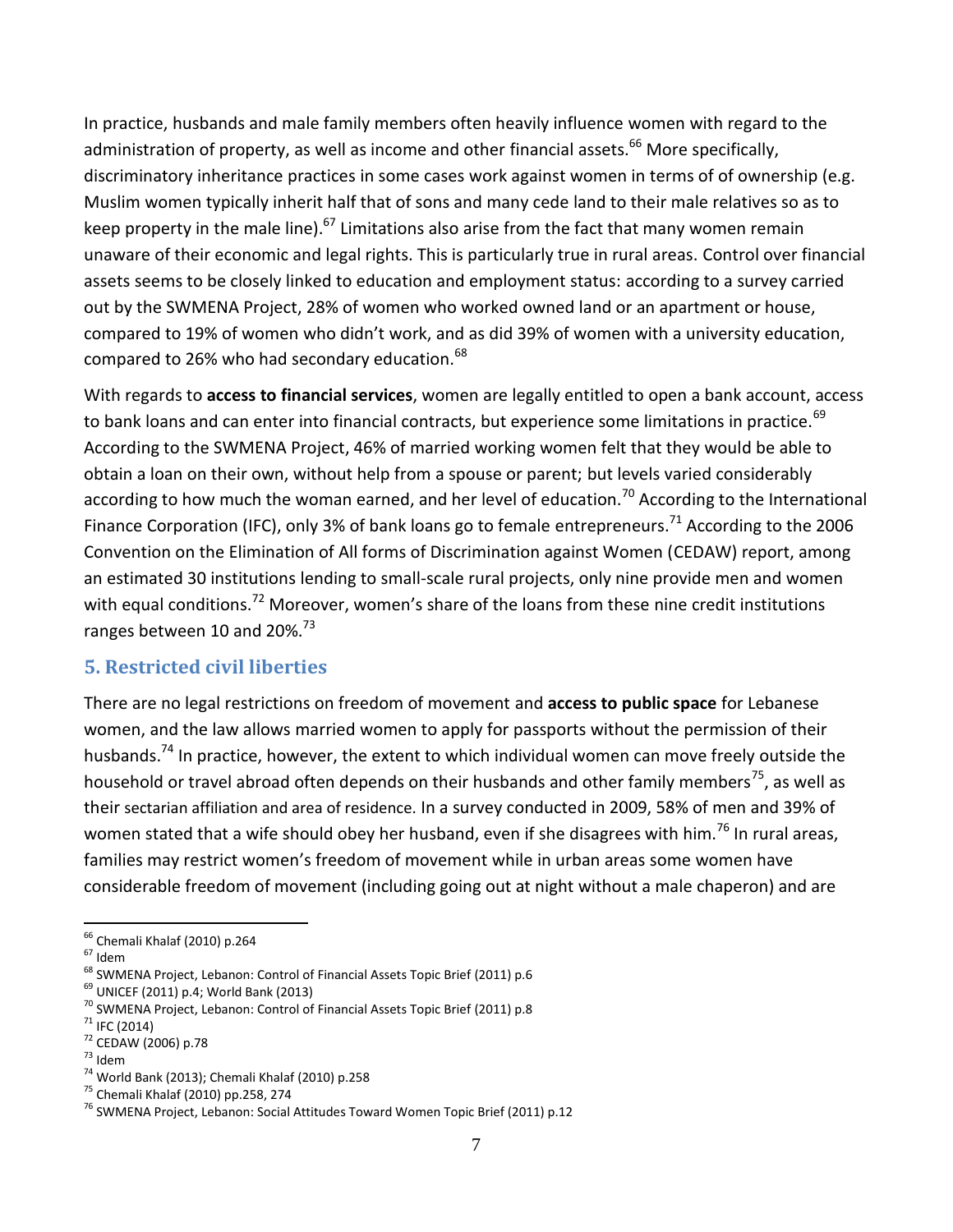able to live on their own.<sup>77</sup> A 2009 survey from the SWMENA project reports that the large majority of women (94%) felt completely or somewhat free in moving about in public areas.<sup>78</sup>

The law provides for freedom of assembly, although organizers are required to obtain a permit prior to any demonstration and such permits are not always granted to groups opposing government positions.<sup>79</sup> In addition, security forces occasionally intervene to break up demonstrations and media coverage of some protests has been forbidden.<sup>80</sup> The law also provides for freedom of association, and although no prior authorization is required to form an association, the Ministry of Interior must be notified and upon verification of the association's respect of public order, morals and state security, issues a receipt. Such receipts have at times been withheld and delayed. In addition, the cabinet must license all political parties. $^{81}$  There are no specific reports on discrimination against women's associations and freedom for collective action; Lebanon has long had a vocal and active women's movement.<sup>82</sup> In addition, a survey from the SWMENA project reports that 87% of women feel entirely free in the choice of people with whom they associate and most women feel that they can freely express their opinions on critical issues to family members, friends, and neighbors.<sup>83</sup> Women's rights activists have lobbied and demonstrated in support of changes to the nationality law and the penal code, for the removal of other discriminatory legal provisions, for the introduction of legislation to protect women from domestic violence, and for improvements to women's economic opportunities.<sup>84</sup>

Since 1952, women and men in Lebanon have had the same right to vote and stand for election in Lebanon, and yet women remain under-represented in political life in Lebanon.<sup>85</sup> As of 2013, there were only four women in the Lebanese national assembly (out of 128 – 3.1%), and no women were in ministerial positions in the government formed in  $2011$ .<sup>86</sup> While attempts have been made to introduce a 30% gender **quota** as part of the electoral law, this has yet to be implemented in parliamentary elections. According to a 2009 survey carried out by IFES / IWPR, most women (67%) and men (65%) were in favour of the introduction of a gender quota in the national assembly. Of those against, the most common reason cited (50%) was that quotas are unfair and against the principle of equal opportunity, although 18% believed that 'women have no place in politics'.<sup>87</sup> In addition, the majority of respondents, male and female, supported the idea of women standing for political office, and felt that women were perfectly capable of making their own decisions about who to vote for in

 $\overline{a}$  $^{77}$  Idem, p.258

<sup>78</sup> SWMENA Project, Lebanon: Women's Freedom of Movement &Freedom from Harassment and Violence Topic Brief (2011) p.2 <sup>79</sup> US Department of State (2012)

 $80$  Idem

 $^{\rm 81}$ ldem

<sup>82</sup> Chemali Khalaf (2010) pp.249-250; UNICEF (2011) p.2

<sup>83</sup> SWMENA Project, Lebanon: Women's Freedom of Movement &Freedom from Harassment and Violence Topic Brief (2011) pp.2-3

<sup>84</sup> Chemali Khalaf (2010) pp.251, 256-257, 268

<sup>85</sup> UNICEF (2011) p.2

<sup>86</sup> UNdata (2013); UNICEF (2011) p.3

<sup>87</sup> SWMENA Project, Lebanon: Attitudes Towards Policy Change Topic Brief (2011) p.4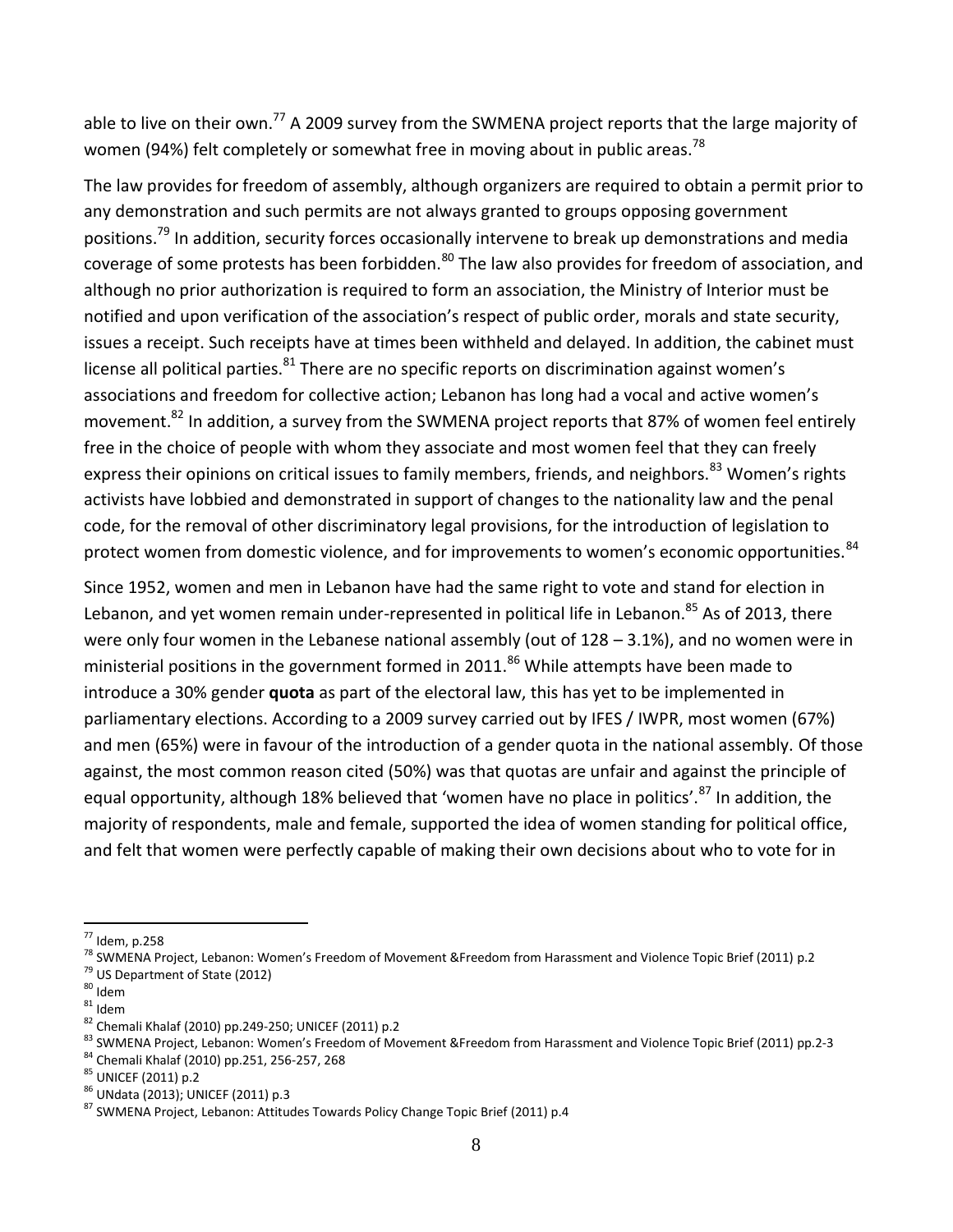elections.<sup>88</sup> That said, overall, most men and women believed men made better political and business leaders than women.<sup>89</sup>

In 2012, USAID began a programme called "Building Alliances for Local Advancement, Development and Investment-Plus" (BALADI Plus). BALADI Plus helps female leaders in local government to develop their skills and learn how to mitigate the cultural and structural barriers that impede their functions. In 2013, 29 women from municipal councils were trained in managing projects, fundraising and writing proposals. The programme encourages gender equality in leadership and offers a place for women to network with others involved in local government, to share experiences and to build their confidence. <sup>90</sup>

#### *More*

Pregnant women are entitled to seven weeks' paid **maternity leave**, financed by the employer.<sup>91</sup> While there are no laws mandating non-discrimination based on gender in hiring, in 2000 the Labour Code was amended to ensure equal pay for women.<sup>92</sup> Despite this change, there appears to be a significant wage gap between men and women, more pronounced in the private sector.<sup>93</sup> Despite high female literacy rates and net school enrolment ratios, Lebanese women's economic participation is low. The **labour force participation** rate for women age is 22% compared to 72% for men.<sup>94</sup>

Freedom of expression is respected in Lebanon, and there is a vibrant **media** scene.<sup>95</sup> While there are some prominent female journalists in Lebanon, women for the most part remain under-represented in media structures, and representations of women in the media most typically portray women in genderstereotypical ways.<sup>96</sup> In addition, vaguely worded laws have been employed to ban critical reporting on Syria, foreign leaders, the military, the judiciary, and the presidency, and in some cases journalists have faced threats, attacks, and detentions on the part of the government.<sup>97</sup>

Lebanese women married to foreign spouses cannot, however, pass their **nationality** to their children or spouse.<sup>98</sup> This particularly affects women married to Palestinian refugees (of whom there are approximately 350,000 in Lebanon), whose children are then denied citizenship rights, including access to education and healthcare, and must obtain residency and work permits in order to live in Lebanon legally.<sup>99</sup> There have been several campaigns in support of Lebanese women's right to extend their nationality to their foreign spouses and children of that union, with a particular focus on the problems

 $92$  Idem

 $\overline{a}$ 88 SWMENA Project, Lebanon: Social Attitudes Toward Women Topic Brief (2011) pp.2,5

 $89$  Idem, p.7

<sup>90</sup> To learn more visit http://baladi-lebanon.org/baladi-plus/ http://baladi-lebanon.org/baladi-plus/

 $91$  World Bank (2013)

<sup>93</sup> SWMENA Project, Lebanon: Economic & Educational Status Topic Brief (2011) p.7

<sup>94</sup> UNICEF (2011) p.4

<sup>95</sup> Freedom House (2013)

<sup>96</sup> Chemali Khalaf (2010) p.275

<sup>&</sup>lt;sup>97</sup> Freedom House (2013)

<sup>98</sup> World Bank (2013); UNICEF (2011) p.2

<sup>99</sup> UNICEF (2011) p.2; Chemali Khalaf (2010) p.252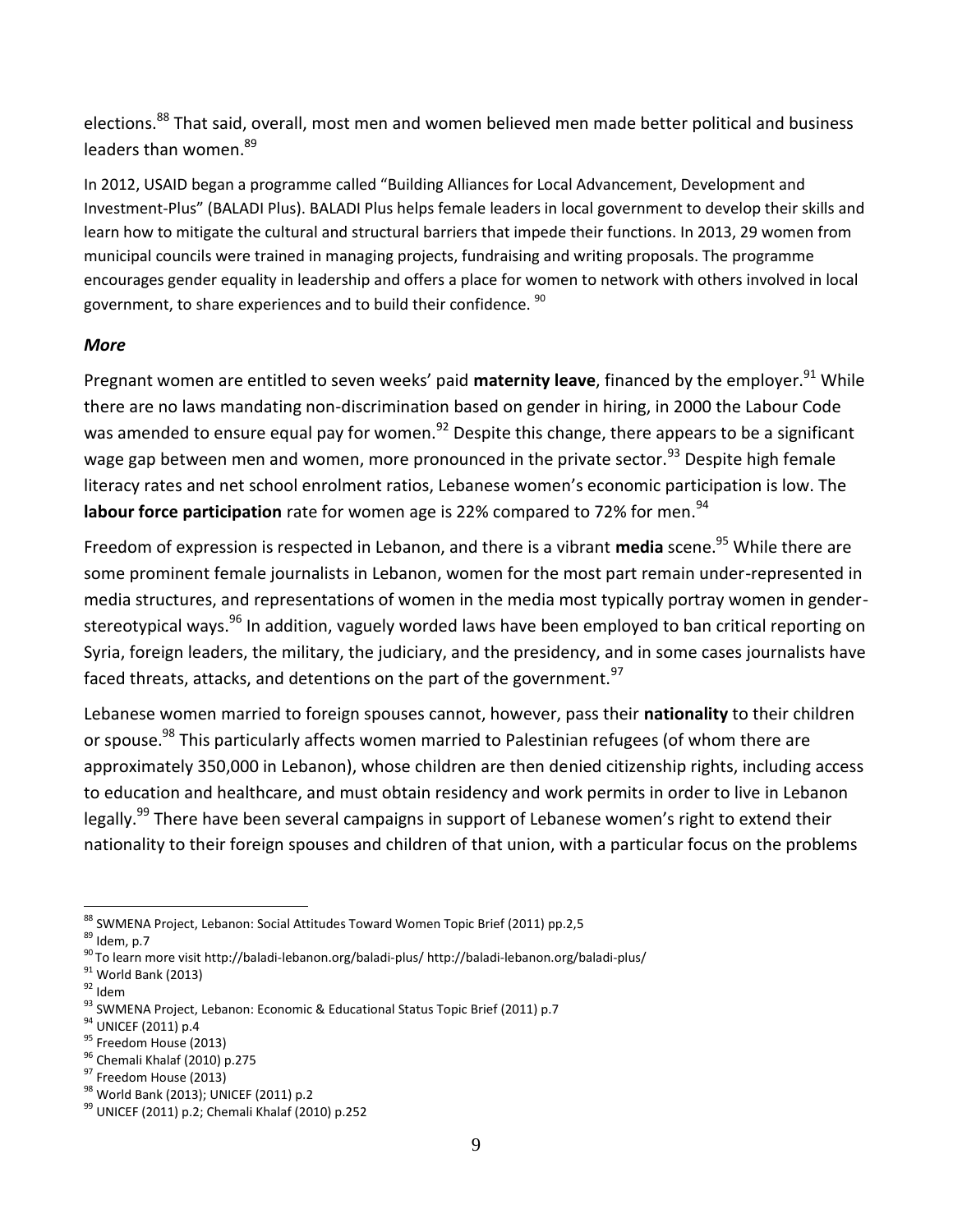they face. The Minister of the Interior responded by issuing Decree 4186 in 2010 to accord foreign husbands and children of Lebanese women courtesy residency rights.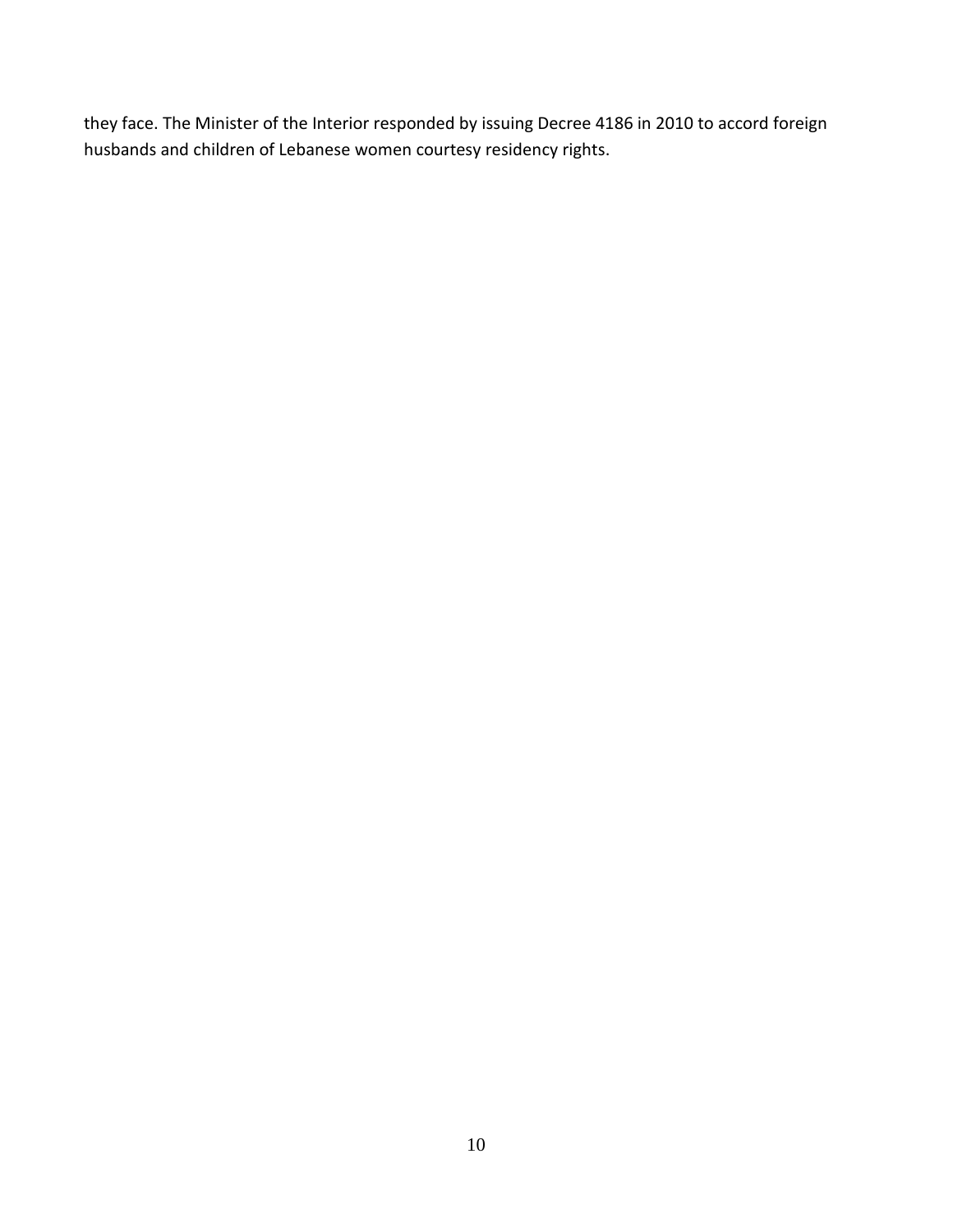### **Sources**

Alarabiya News (2013) Lebanese panel approves draft law on domestic violence [\(http://english.alarabiya.net/en/News/2013/07/22/Lebanon-panel-approves-draft-law-on-domestic-violence-](http://english.alarabiya.net/en/News/2013/07/22/Lebanon-panel-approves-draft-law-on-domestic-violence-.html) [.html](http://english.alarabiya.net/en/News/2013/07/22/Lebanon-panel-approves-draft-law-on-domestic-violence-.html) - accessed 27 January 2014)

Central Intelligence Agency (CIA) (2013) The World Factbook: Lebanon, Washington, DC: CIA, online edition [\(https://www.cia.gov/library/publications/the-world-factbook/geos/ma.html](https://www.cia.gov/library/publications/the-world-factbook/geos/ma.html) - accessed 27 January 2014).

Chemal Khalaf, Mona (2010) 'Lebanon', in Sanja Kelly and Julia Breslin, eds., (2010) Women's Rights in the Middle East and North Africa, New York, NY: Freedom House; Lanham, MD: Rowman & Littlefield

Committee on Convention on the Elimination of All Forms of Discrimination Against Women (CEDAW) (2006) 'Consideration of reports submitted by States Parties under article 18 of the Convention on the Elimination of All Forms of Discrimination against Women Third periodic report of States Parties Lebanon', CEDAW/C/LBN/3, CEDAW, New York, [\(http://www2.ohchr.org/english/bodies/cedaw/cedaws40.htm](http://www2.ohchr.org/english/bodies/cedaw/cedaws40.htm) - accessed 27 January 2014).

Freedom House (2013) Freedom in the World Country Reports: Lebanon, online edition, [\(http://www.freedomhouse.org/template.cfm?page=22&year=2010&country=7859](http://www.freedomhouse.org/template.cfm?page=22&year=2010&country=7859) - accessed 27 January 2014).

Human Rights Watch (2011) Lebanon: Law Reform Targets 'Honor' Crimes. Lebanese Laws Need Further Overhaul to Curb Gender-Based Violence [\(http://www.hrw.org/news/2011/08/11/lebanon-law-reform-targets-honor-crimes](http://www.hrw.org/news/2011/08/11/lebanon-law-reform-targets-honor-crimes) - accessed 24 January 2014)

Human Rights Watch (2014)[, Lebanon: Domestic Violence Law Good, but Incomplete,](http://www.hrw.org/news/2014/04/03/lebanon-domestic-violence-law-good-incomplete) available at: [http://www.hrw.org/news/2014/04/03/lebanon-domestic-violence-law-good-incomplete\)](http://www.hrw.org/news/2014/04/03/lebanon-domestic-violence-law-good-incomplete)

International Finance Corporation (IFC) World Bank Group (2014) Increasing Access to Finance for Women Entrepreneurs in Lebanon

[\(http://www.ifc.org/wps/wcm/connect/topics\\_ext\\_content/ifc\\_external\\_corporate\\_site/ifc+sustainability/sustai](http://www.ifc.org/wps/wcm/connect/topics_ext_content/ifc_external_corporate_site/ifc+sustainability/sustainable+business+advisory+services/project+examples/sba-proj-blc-lebanon) [nable+business+advisory+services/project+examples/sba-proj-blc-lebanon](http://www.ifc.org/wps/wcm/connect/topics_ext_content/ifc_external_corporate_site/ifc+sustainability/sustainable+business+advisory+services/project+examples/sba-proj-blc-lebanon) - accessed 27 January 2014)

International Foundation for Electoral Systems (IFES) and Institute for Women's Policy Research (IWPR) with funding from the Canadian International Development Agency (CIDA) (2011) 'Focus on Lebanon. Attitudes Towards Policy Change Topic Brief', The Status of Women in the Middle East and North Africa (SWMENA) Project [\(http://swmena.org/en/topicbrief/16](http://swmena.org/en/topicbrief/16) - accessed 28 January 2014)

International Foundation for Electoral Systems (IFES), The Institute for Women's Policy Research (IWPR) with funding from the Canadian International Development Agency (CIDA) (2011) ' 'Focus on Lebanon. Economic & Educational Status Topic Brief', The Status of Women in the Middle East and North Africa (SWMENA) Project [\(http://swmena.org/en/topicbrief/18](http://swmena.org/en/topicbrief/18) - accessed 27 January 2014)

International Foundation for Electoral Systems (IFES), The Institute for Women's Policy Research (IWPR) with funding from the Canadian International Development Agency (CIDA) (2011) 'Focus on Lebanon. Social Attitudes Toward Women Topic Brief', The Status of Women in the Middle East and North Africa (SWMENA) Project [\(http://swmena.org/en/topicbrief/15](http://swmena.org/en/topicbrief/15) - accessed 27 January 2014)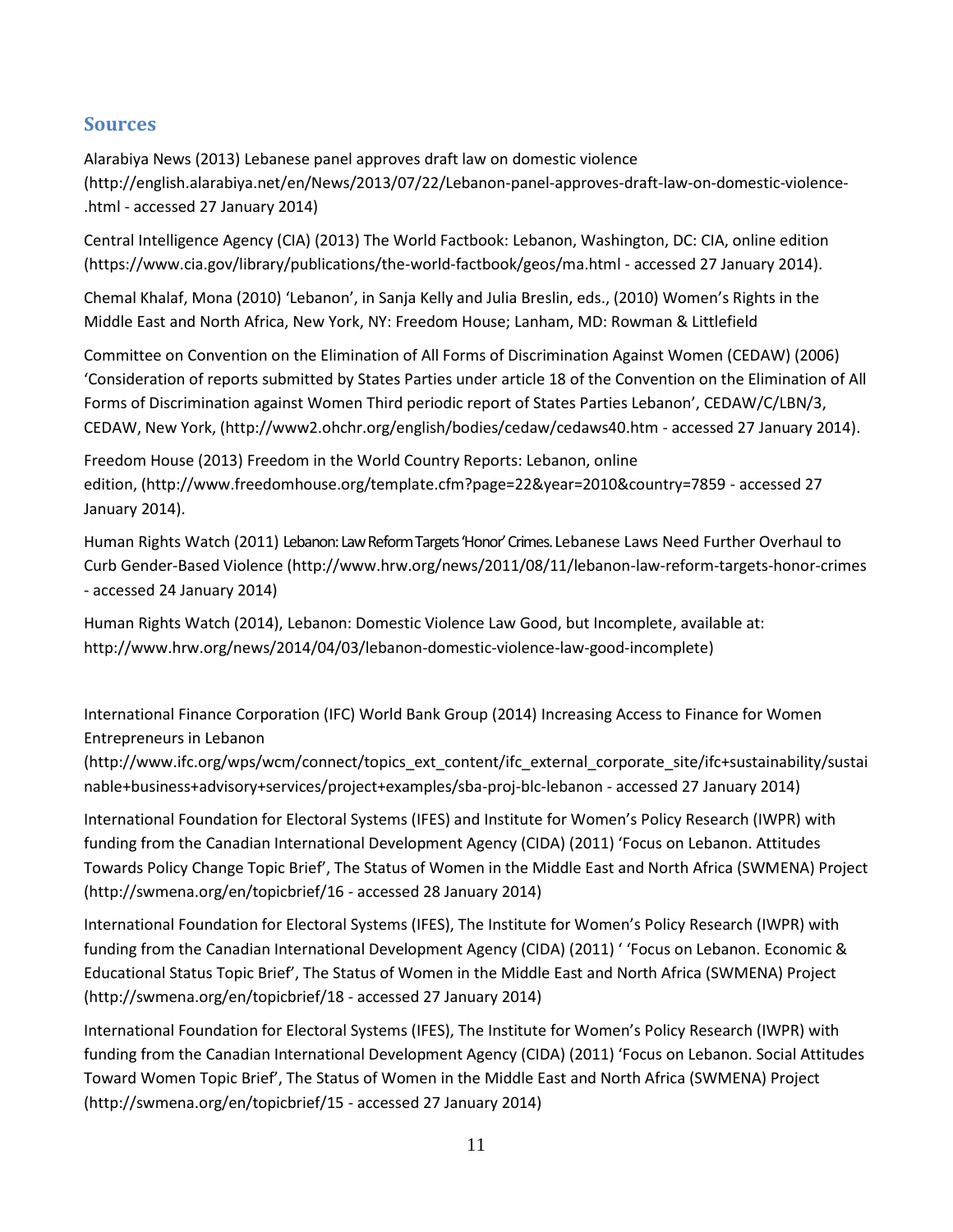International Foundation for Electoral Systems (IFES), The Institute for Women's Policy Research (IWPR) with funding from the Canadian International Development Agency (CIDA)(2011) 'Focus on Lebanon. The Status of Women in the Middle East and North Africa (SWMENA) Project. Control of Financial Assets Topic Brief [\(http://swmena.org/en/topicbrief/17](http://swmena.org/en/topicbrief/17) - accessed 27 January 2014)

International Foundation for Electoral Systems (IFES), The Institute for Women's Policy Research (IWPR) with funding from the Canadian International Development Agency (CIDA)(2011) The Status of Women in the Middle East and North Africa (SWMENA) Project. 'Focus on Lebanon. Women's Freedom of Movement &Freedom from Harassment and Violence Topic Brief [\(http://swmena.org/en/topicbrief/19](http://swmena.org/en/topicbrief/19) - accessed 27 January 2014)

IPSNews (2012) LEBANON: Could a New Civil Law Unify a Divided Society? [\(http://www.ipsnews.net/2012/01/lebanon-could-a-new-civil-law-unify-a-divided-society/](http://www.ipsnews.net/2012/01/lebanon-could-a-new-civil-law-unify-a-divided-society/) - accessed 27 January 2014)

Kte'pi, Bill (2013) "Lebanon" (2013) *Cultural Sociology of Divorce: An Encyclopedia*. Ed. Robert E. Emery. Sage Publications, pp. 693-694.

Lebanon Central Administration Statistics (2004) Lebanon Family Health Survey (PAPFAM) [\(http://www.cas.gov.lb/index.php/en/all-publications-en#lebanon-family-health-survey-papfam-2004](http://www.cas.gov.lb/index.php/en/all-publications-en#lebanon-family-health-survey-papfam-2004) - accessed 27 January 2014)

The Daily Star Lebanon (2013) Domestic violence battle moves at snail's pace [\(http://www.dailystar.com.lb/News/Lebanon-News/2013/Dec-14/241039-domestic-violence-battle-moves-at](http://www.dailystar.com.lb/News/Lebanon-News/2013/Dec-14/241039-domestic-violence-battle-moves-at-snails-pace.ashx#axzz2rcv1ZXNQ)[snails-pace.ashx#axzz2rcv1ZXNQ](http://www.dailystar.com.lb/News/Lebanon-News/2013/Dec-14/241039-domestic-violence-battle-moves-at-snails-pace.ashx#axzz2rcv1ZXNQ) - accessed January 27, 2014)

UNdata. United Nations Statistics Division (2013) World Statistics Pocketbook, 2013 Edition. Department of Economic and Social Affairs. [\(http://unstats.un.org/unsd/pocketbook/](http://unstats.un.org/unsd/pocketbook/) - accessed January 27, 2014)

UNICEF (2007) State of the World's Children: the Double Dividend of Gender Equality, New York: UNICEF [\(http://www.unicef.org/sowc07/docs/sowc07.pdf](http://www.unicef.org/sowc07/docs/sowc07.pdf) - accessed 27 January 2014).

UNICEF (2011) Lebanon. MENA Gender Equality Profile. Status of Girls and Women in the Middle East and North Africa [\(http://www.unicef.org/gender/files/Lebanon-Gender-Eqaulity-Profile-2011.pdf](http://www.unicef.org/gender/files/Lebanon-Gender-Eqaulity-Profile-2011.pdf) - accessed 25 January 2014)

United Nations, Department of Economic and Social Affairs, Population Division (2012). World Contraceptive Use 2012 (POP/DB/CP/Rev2012).

United Nations, Department of Economic and Social Affairs, Population Division (2012). 2012 Update for the MDG Database: Unmet Need for Family Planning (POP/DB/CP/B/MDG2012).

United Nations, Department of Economic and Social Affairs, Population Division (2013). World Fertility Data 2012 (POP/DB/Fert/Rev2012).

United Nations, Department of Economic and Social Affairs, Population Division (2013). World Marriage Data 2012 (POP/DB/Marr/Rev2012).

United Nations Development Programme (UNDP) (2010)'World abortion policies', [\(http://www.devinfo.info/genderinfo/](http://www.devinfo.info/genderinfo/) - accessed 27 January 2014)